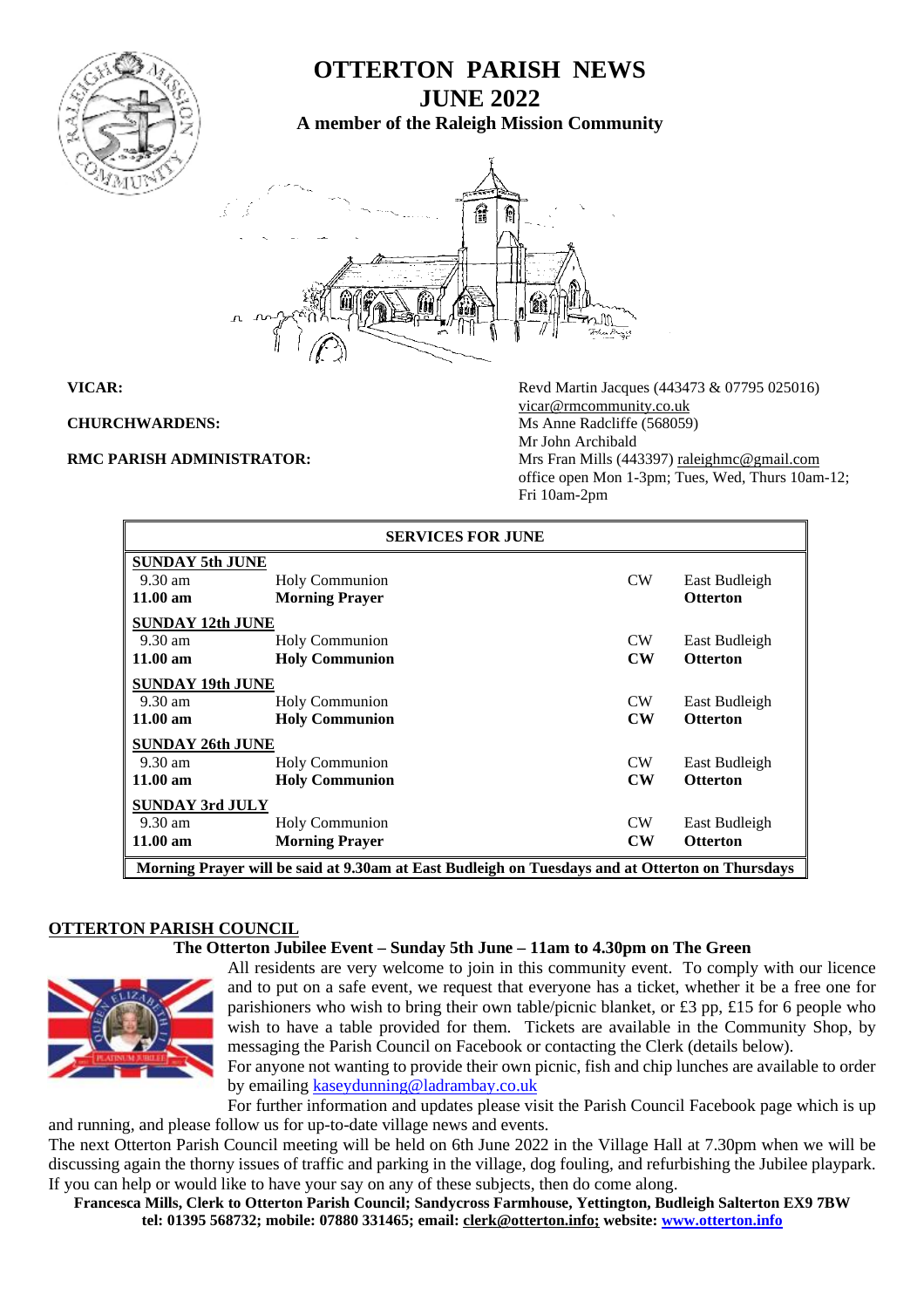# **View from The Vicarage**

Dear friends,

After a meeting finished late, we decided to take an evening stroll around our lovely garden. It was warm and still and against the darkening sky I noticed lots of bats flying this way and that. It was a special moment that lifted the spirits and you found yourself not wanting to talk but just to enjoy the present moment, appreciate all that life had given you.

Of course, when you emerge from that moment of reverie, all your own pressures and problems and all the problems of the world are still there but for that instant you discern a greater reality that is always there, lying just beneath the surface of our normal workaday lives.

The still centre that lies at the core of every one of us is always there, always within our grasp but drowned out by the noise and busyness of our everyday lives.

The art of contemplation is to cultivate those times when you can access that part of yourself that is the true essence of yourself and where mystics across the centuries have attested that this is where you and God meet – at the still centre of your very being.

In order to live and negotiate his hectic three-year ministry, Jesus often took time to retreat to a quiet place to pray and restore his energy. People often say that they don't know how to pray or what to pray for, but prayer can also be wordless communion with the world around you, for the world around you is where the Spirit of God resides and you can access him in the dark quiet still centre of yourself.

As a common start to a Christian service attests very directly – 'The Lord is here – his Spirit is with us. Always!' Martin

\* \* \* \* \* \* \* \*

### **A message from June Kennard-Simpson**

I have been quite overwhelmed by all the letters, cards and prayers I received when Bruce passed away. Thank you to everyone in our wonderful caring village for their kindness and support.

# **CHURCH DATES FOR YOUR DIARY**

Sunday 26th June - Open Gardens Sunday 17th July - Fête on the Village Green Friday 7th October - Harvest Supper in the Village Hall 7.30pm



# **OPEN GARDENS – Sunday 26th June - 11.00am to 5.00pm**

9 gardens to enjoy for £5 (Under 16s go free) Refreshments in the Village Hall from 11.00am to 4.30pm. Plant Stall - Please bring any you wish to sell to The Green at 10.00am on the day, or drop them in to April Cottage.



Chris Ault will be running a book stall on The Green on Sunday 26th June as part of the Open Gardens Day. She will be selling good quality paperback fiction and children's books. **Book donations would be appreciated before 26th June and she is happy to collect. Tel: 01395 567337.** 

# **JUNE 'THANK YOU'**

This month we say 'Goodbye' to Jill and Richard Gladstone, who leave Flintstone Lodge after many years, for their new home in Sidmouth. They have been so much a part of village life that it is hard to imagine Otterton without them. Amongst other things, Jill has been a driving force in the Community Shop, working tirelessly on the Management Committee, helping to make it the excellent shop that it is.

Richard, well known for his photographic and gardening skills, has been a wonderful neighbour, helping anyone in need and welcoming newcomers and visitors to our village.

We are sad to see them go but wish them every happiness in their new home and beautiful garden.

Jill and Richard, thank you for being such good friends and neighbours and for all you have done in Otterton. We will miss you.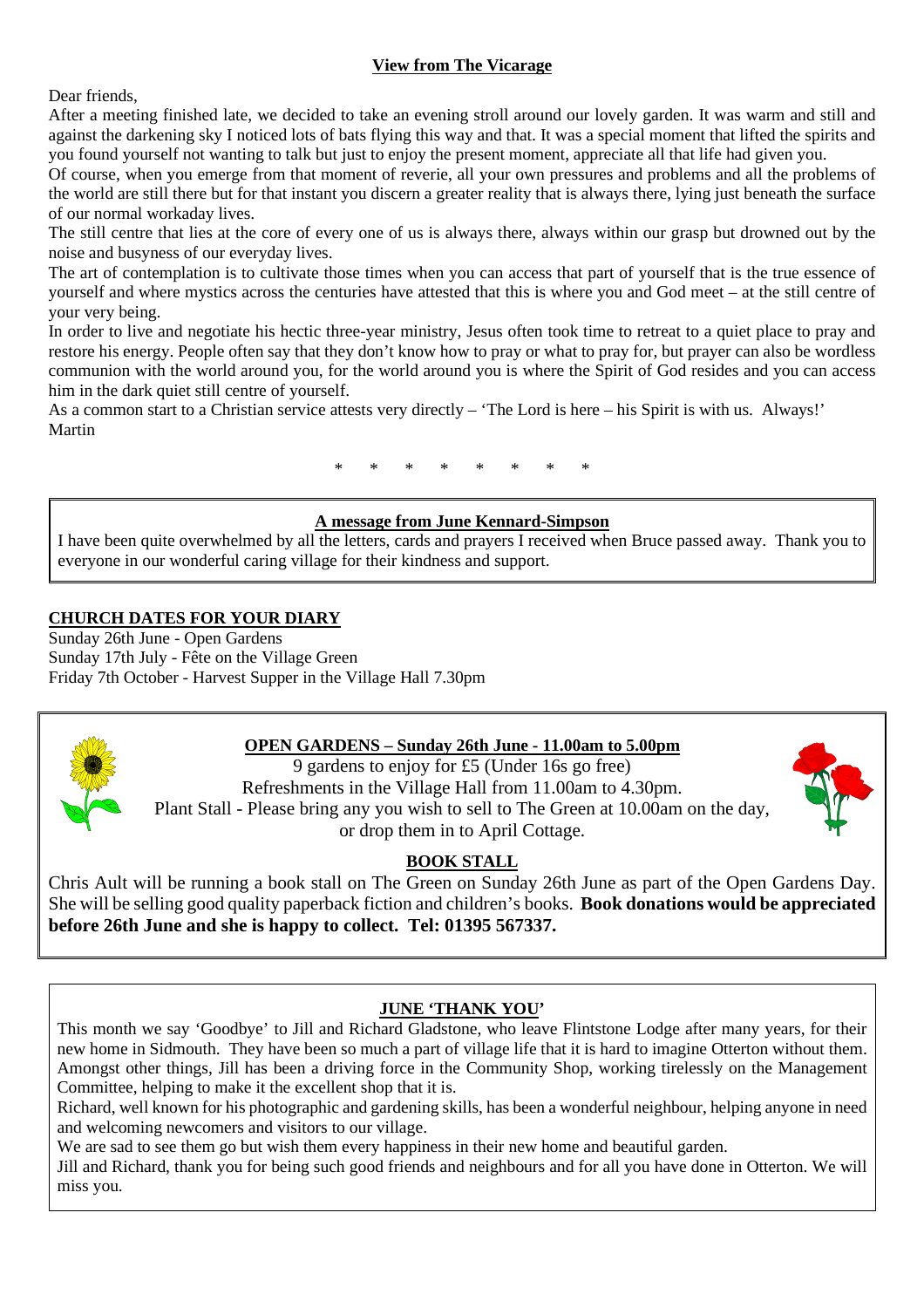### **COUNTY COUNCIL**

Contact: Jess Bailey, Lark Rise, Elsdon Lane, West Hill, Ottery St Mary EX11 1TZ 01404 814056 [jessicamarybailey@yahoo.co.uk](mailto:jessicamarybailey@yahoo.co.uk)

#### **DISTRICT COUNCIL**

Contacts: Alan Dent – 01395 444238 - [alan.dent23@gmail.com;](mailto:alan.dent23@gmail.com;) Tom Wright – 01395 444222; Paul Jarvis – 07863 020400 – [pjarvis@eastdevon.gov.uk](mailto:pjarvis@eastdevon.gov.uk)



# **OTTERTON C of E PRIMARY SCHOOL**

We have been really busy since Easter at Otterton C of E Primary School. Otters and Hedgehogs have been spending time at our school allotment which, thanks to the help of some of our parents and children who held a 'Big Dig', is looking wonderful and the children have started planting some plants and seeds; they can't wait to see how they grow!

The year 6 children have taken their SATS and have been on their residential trip to Pixie's Holt on Dartmoor where they enjoyed some much-needed fun time alongside the children from Drake's. They took part in lots of different activities including orienteering, caving and weaselling and they have also enjoyed a Water Sports Day in Exmouth, where they took part in a variety of water activities such as paddle boarding and kayaking.

We are looking forward to celebrating the Queen's Platinum Jubilee. We will be having a tea party on 26th May which the children are very excited about and the children of Heron Class have learnt a song which they will be performing for their parents. We are then having a special Jubilee Lunch on the last day of this half term.

Heron Class will be taking part in the Kingfisher Award Scheme this year and it starts with a farm field day at Stantyway Farm. After the farm visit, we will have some time to undertake school-based project work before taking a display of what the children have learned to Bicton Arena on Monday 4th July. A panel of judges will assess all entries and talk to the children about what they have got from the Kingfisher experience. Each school will receive feedback and a gift for taking part. The runners-up will receive prize money along with the winning school, who will also be presented with the Kingfisher trophy.

Preparations are also under way for Swimming lessons, Year 5 and 6 Bikeability, Sports Day which we are excited about inviting parents to this year, and our annual Sports Enrichment Day when we join with Drake's C of E Primary School and the children get to take part in a variety of special sporting activities with coaching sessions provided by Saints South West, Exeter Chiefs, Premier Sports and more.

There are also upcoming transition sessions for the new Reception intake for September; we are very much looking forward to welcoming lots of new children to the Otterton family. We have space in our pre-school from September for children to start with us from the term after their third birthday; please call us on 01395 568326 or email adminotterton@thelink.academy for more information.

# **OTTERTON GARDEN CLUB – MAY TALK AND SOCIAL EVENING**

Some welcome rain at last - just in time to refresh our gardens (and the weeds as well alas!).

Our next event is the **Autumn Show** which will be held on **Saturday 10th September**. The home-made produce entries will be 3 sausage rolls; banana loaf; 3 flapjacks and for men only, 3 chocolate muffins. The photographic themes will be "People and Gardens" and "Treescapes" so plenty of time to practice your baking and to take some lovely photographs. Our next talk will be in October so in the meantime we wish you and your gardens a wonderful Summer.

# **COMMUNITY SHOP/OTTERTON RELIEF IN NEED (ORIN)**

As readers may know, Otterton Community Shop has donated £1,831 to the village charity Otterton Relief in Need, which



supports those within the Parish requiring financial assistance. The donation results from the Community Shop Voucher Scheme under which every household in the village was given vouchers to the value of £20 to spend in the shop. Residents were also given the option of donating the face value of their vouchers to ORIN, which many did. Jeremy Wakeling, Chairman of the Shop Management Committee, said that "the original aspiration of those who set up the Otterton Community Shop was that it might one day make a surplus large enough to allow money to be paid back into the village. The success of the Shop over the past two years made this possible and the response from the village has been fantastic. It is hoped that we may be able to repeat the Voucher Scheme again later this year and fully expect equal generosity from the village, enabling us to continue supporting ORIN, which is doing such valuable and

largely unseen work within the village community." On 28th April, Jeremy presented the cheque to Reverend Martin Jacques, Chairman of ORIN.